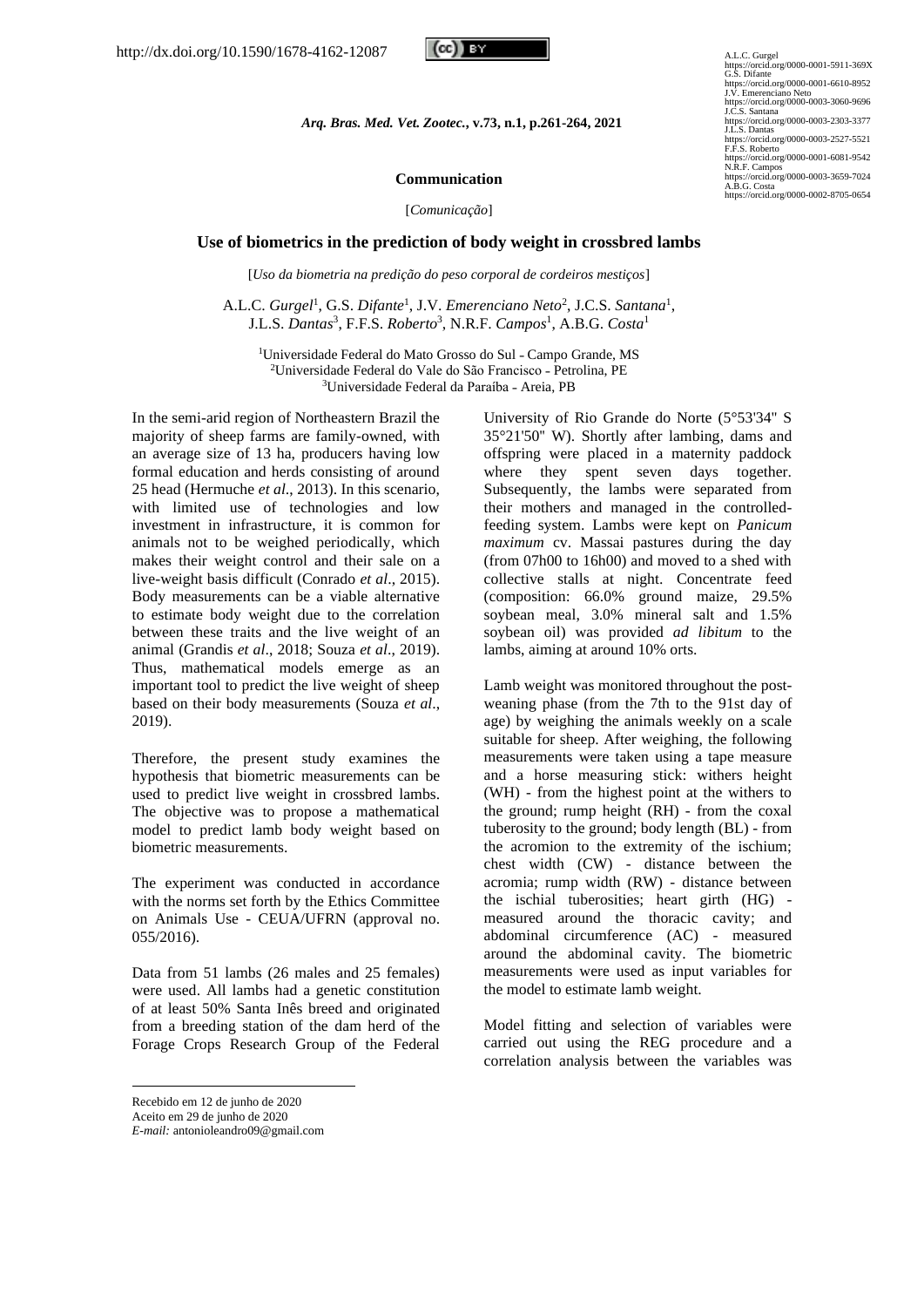performed by applying the PROC CORR procedure of the SAS statistical package (SAS University Edition, Sas Institute Inc. Cary, CA, USA). Outliers were tested by evaluating the studentized residuals in relation to the values predicted by the model. Residues that were outside the range of -2.5 to 2.5 were discarded. The following model adequacy evaluation criteria were adopted: determination coefficient  $(R<sup>2</sup>)$ ; F-test, for the identity of the parameters  $(\beta0=0$  and  $\beta1=1)$  of the regression of predicted on observed data; cophenetic correlation coefficient (CCC); root mean square error of prediction (RMSEP); and decomposition of the mean square error of prediction (MSEP) into mean error, systematic bias and random error (Tedeschi, 2006), using Model Evaluation System software version 3.2.2. nce the model was proposed, the sexes were compared using a 'Dummy' variable, as suggested by Regazzi (2003). The significance level was set at 5% in all statistical analyses.

Positive and significant correlations  $(P<0.05)$ were observed between all biometric variables and body weight (Table 1). However, body weight showed a high correlation with CC, followed by AC and RH. Only these three biometric measurements (CC, AC and RH) were used to estimate body weight, since no other measurement reached the level of significance to enter the model. The quadratic value of these variables was tested and revealed that, when squared, RH and AC provided better model fits. The intercept was not significant (P>0.05) and was thus excluded from the equation.

In this way, the following equation was generated to estimate lamb body weight:

Weight (kg)=0.4455 \* CC - 0.5794 \* AC +  $0.0053 * AC^2 + 0.0019 * RH^2$ ,

where CC=chest circumference (cm); AC=abdominal circumference (cm); and RH=rump height (cm).

| Table 1. Linear correlations between weight and biometric variables of crossbred lambs |  |
|----------------------------------------------------------------------------------------|--|
|----------------------------------------------------------------------------------------|--|

|               | Weight   | <b>BL</b> | <b>WH</b> | <b>RH</b> | CW                       | <b>RW</b> | CC                           | AC    |
|---------------|----------|-----------|-----------|-----------|--------------------------|-----------|------------------------------|-------|
| Weight        | 1.000    |           | ۰         | ۰         | ۰                        | -         | ۰                            |       |
| BL            | $0.606*$ | 1.000     | -         |           | ۰                        |           | ۰                            |       |
| WH            | $0.665*$ | $0.617*$  | 1.000     | ۰         | -                        | ۰         | ۰                            |       |
| <b>RH</b>     | $0.740*$ | $0.576*$  | $0.848*$  | 1.000     | $\overline{\phantom{0}}$ | -         | $\overline{\phantom{0}}$     |       |
| <b>CW</b>     | $0.535*$ | $0.374*$  | $0.652*$  | $0.589*$  | 1.000                    |           | ۰                            |       |
| <b>RW</b>     | $0.314*$ | $0.316*$  | $0.506*$  | $0.405*$  | $0.715*$                 | 1.000     | $\qquad \qquad \blacksquare$ |       |
| <sub>CC</sub> | $0.836*$ | $0.541*$  | $0.571*$  | $0.633*$  | $0.559*$                 | $0.341*$  | 1.000                        |       |
| AC            | $0.818*$ | $0.568*$  | $0.668*$  | $0.682*$  | $0.515*$                 | $0.418*$  | $0.729*$                     | 1.000 |

Body length (BL), withers height (WH), rump height (RH), chest width (CW), rump width (RW), chest circumference (CC) and abdominal circumference (AC), \* significant at 5%.

Chest and abdominal circumferences are measurements highly related to the digestive and respiratory capacity of the animal (Conrado *et al*., 2015) and, as such, are important performance indicators. Studies with ruminants of different species, breeds and sexes and wide variations in weight and age also showed that chest circumference was the best measurement to estimate live weight (Reis *et al*., 2008; Mahieu *et al*., 2011; Grandis *et al*., 2018). The negative coefficient for abdominal circumference indicates that live weight reaches a plateau. This fact is possibly associated with the inflection of the growth curve of the animal, which is reached after sexual maturity (Kopuzlu *et al*., 2014).

The estimates of average live weight and of the standard deviation of the estimated weight were equal (P=0.99) to the actual data (Table 2 and Figure 1). In the analysis of model adequacy, the null hypothesis was accepted  $(P=0.99)$ , that is, the biometric measurements provided predictions similar (β 0=and β1=1) to the observed weights (Table 2 and Figure 1). The decomposition of the mean square error of prediction showed that 100% of the equation error has a random origin. Coupled with the adjusted  $\mathbb{R}^2$  value of 0.82 and the CCC of 0.94, these findings indicate that the model has good predictive capacity as well as high accuracy and precision (Tedeschi, 2006; Zanetti *et al*., 2019). Lastly, RMSEP revealed that the model has a good ability to predict the exact animal weight value, with a RMSEP of 1.25 kg. This RMSEP value points to an average error of only 6.9% in body weight predictions.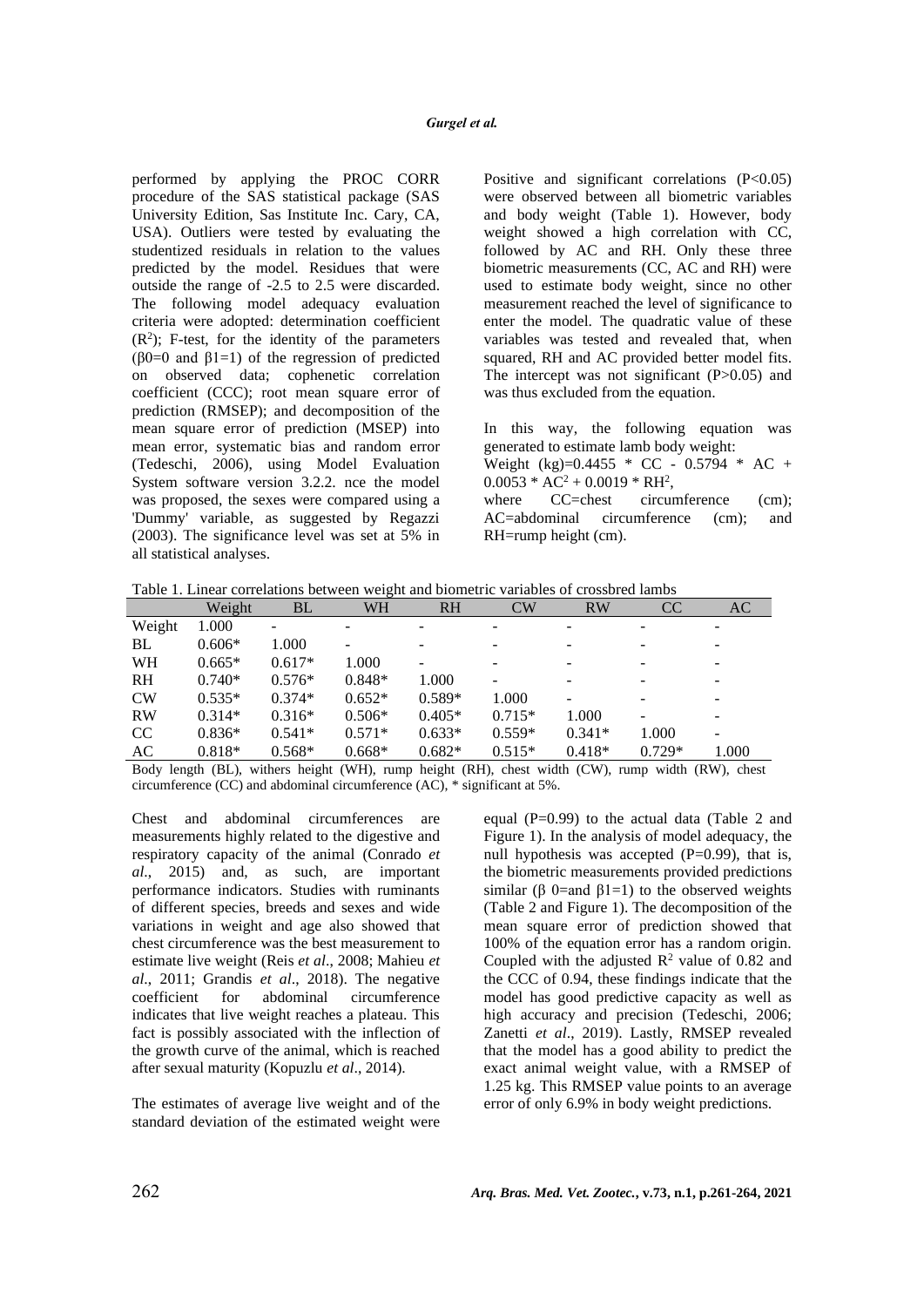| Item               | Observed | Estimated <sup>1</sup>            |
|--------------------|----------|-----------------------------------|
| Mean $(kg)$        | 18.05    | 18.05                             |
| Standard deviation | 3.69     | 3.46                              |
| Minimum $(kg)$     | 10.30    | 10.17                             |
| Maximum (kg)       | 26.90    | 27.62                             |
| P-value            |          | 0.99                              |
| $\mathbb{R}^2$     |          | 0.88                              |
| <b>CCC</b>         |          | 0.93                              |
| <b>RMSEP</b>       |          | 1.25                              |
| Mean error         |          | $0.00(0.00\%)$                    |
| Systematic error   |          | $0.00(0.00\%)$                    |
| Random error       | $\sim$   | $1.56(100.00\%)$<br>$\sim$ $\sim$ |

Table 2. Evaluation of model adequacy for the prediction of live weight in crossbred lambs based on biometric measurements

<sup>1</sup>Weight (kg)=0.4455 \* CC - 0.5794 \* AC + 0.0053 \* AC<sup>2</sup> + 0.0019 \* RH<sup>2</sup>; R<sup>2</sup>=adjusted coefficient of determination; CCC=cophenetic correlation coefficient; RMSEP=root mean square error of prediction.

Because no effect of sex was observed (P>0.05), the equation can be used to predict the weight of males and females. In spite of the effect of testosterone in males (Reddy *et al*., 2015), which causes them to have a greater ability to convert the consumed feed into body tissue (Pires *et al*., 2011), this effect is more pronounced after the animals reach sexual maturity, at ages above than those evaluated here.



Figure 1. Relationship between observed and predicted weight through biometric measurements in crossbred lambs.

In conclusion, chest circumference, abdominal circumference and rump height showed a high correlation with body weight and can thus be used as predictors of body weight in crossbred sheep. Therefore, the proposed equation (Weight  $(kg)=0.4455 * CC - 0.5794 * AC + 0.0053 * AC<sup>2</sup>$ 

 $+$  0.0019  $*$  RH<sup>2</sup>) can be used to estimate live weight in crossbred lambs regardless of sex.

Keywords: abdominal circumference, modeling, heart girth, rump height, sheep